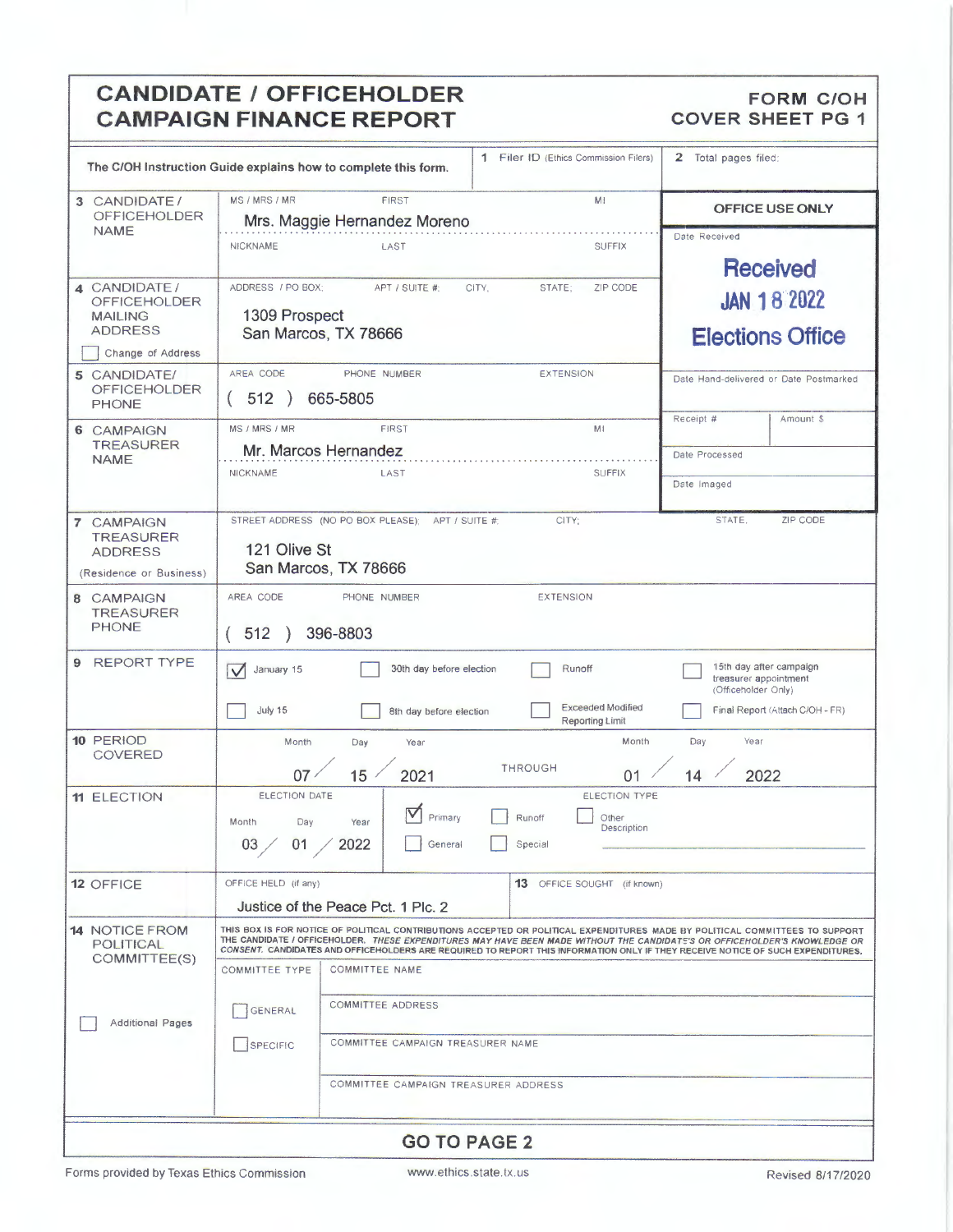### **CANDIDATE** / OFFICEHOLDER **CAMPAIGN FINANCE REPORT**

### **FORM C/OH COVER SHEET PG 2**

| 15 C/OH NAME                                |                                                                                        |                                                             | <b>16</b> Filer ID (Ethics Commission Filers)   |
|---------------------------------------------|----------------------------------------------------------------------------------------|-------------------------------------------------------------|-------------------------------------------------|
| <b>17 CONTRIBUTION</b><br><b>TOTALS</b>     | 1.<br>PLEDGES, LOANS, OR GUARANTEES OF LOANS, OR<br>CONTRIBUTIONS MADE ELECTRONICALLY) | TOTAL UNITEMIZED POLITICAL CONTRIBUTIONS (OTHER THAN        | \$                                              |
|                                             | <b>TOTAL POLITICAL CONTRIBUTIONS</b><br>2.                                             | (OTHER THAN PLEDGES, LOANS, OR GUARANTEES OF LOANS)         | \$                                              |
| <b>EXPENDITURE</b><br><b>TOTALS</b>         | 3.<br>TOTAL UNITEMIZED POLITICAL EXPENDITURE.                                          |                                                             | \$                                              |
|                                             | <b>TOTAL POLITICAL EXPENDITURES</b><br>4.                                              |                                                             | \$                                              |
| <b>CONTRIBUTION</b><br><b>BALANCE</b>       | 5.<br>OF RERORTING PERIOD                                                              | TOTAL POLITICAL CONTRIBUTIONS MAINTAINED AS OF THE LAST DAY | \$                                              |
| <b>OUTSTANDING</b><br><b>LOAN TOTALS</b>    | 6.<br>LAST DAY OF THE REPORTING PERIOD                                                 | TOTAL PRINCIPAL AMOUNT OF ALL OUTSTANDING LOANS AS OF THE   | \$                                              |
| (1) Affidavit<br>NOTARY STAMP / SEAL        |                                                                                        | Please complete either option below:                        | Signature of Candidate or Officeholder          |
| Sworn to and subscribed before me by ______ | 20 __________, to certify which, witness my kand and seal of office.                   | this the                                                    | day of                                          |
|                                             |                                                                                        |                                                             |                                                 |
| Signature of officer administering oath     |                                                                                        | Printed name of officer administering oath                  | Title of officer administering oath             |
|                                             |                                                                                        | OR                                                          |                                                 |
| (2) Unsworn Declaration                     |                                                                                        |                                                             |                                                 |
|                                             |                                                                                        | $\blacksquare$ and my date of birth is $\blacksquare$       |                                                 |
|                                             |                                                                                        |                                                             |                                                 |
|                                             | (street)                                                                               | (city)                                                      | (state)<br>$(zip \; code)$<br>(sountry)         |
|                                             |                                                                                        |                                                             | .20<br>(year)                                   |
|                                             |                                                                                        |                                                             | Signature of Candidate/Officeholder (Declarant) |

l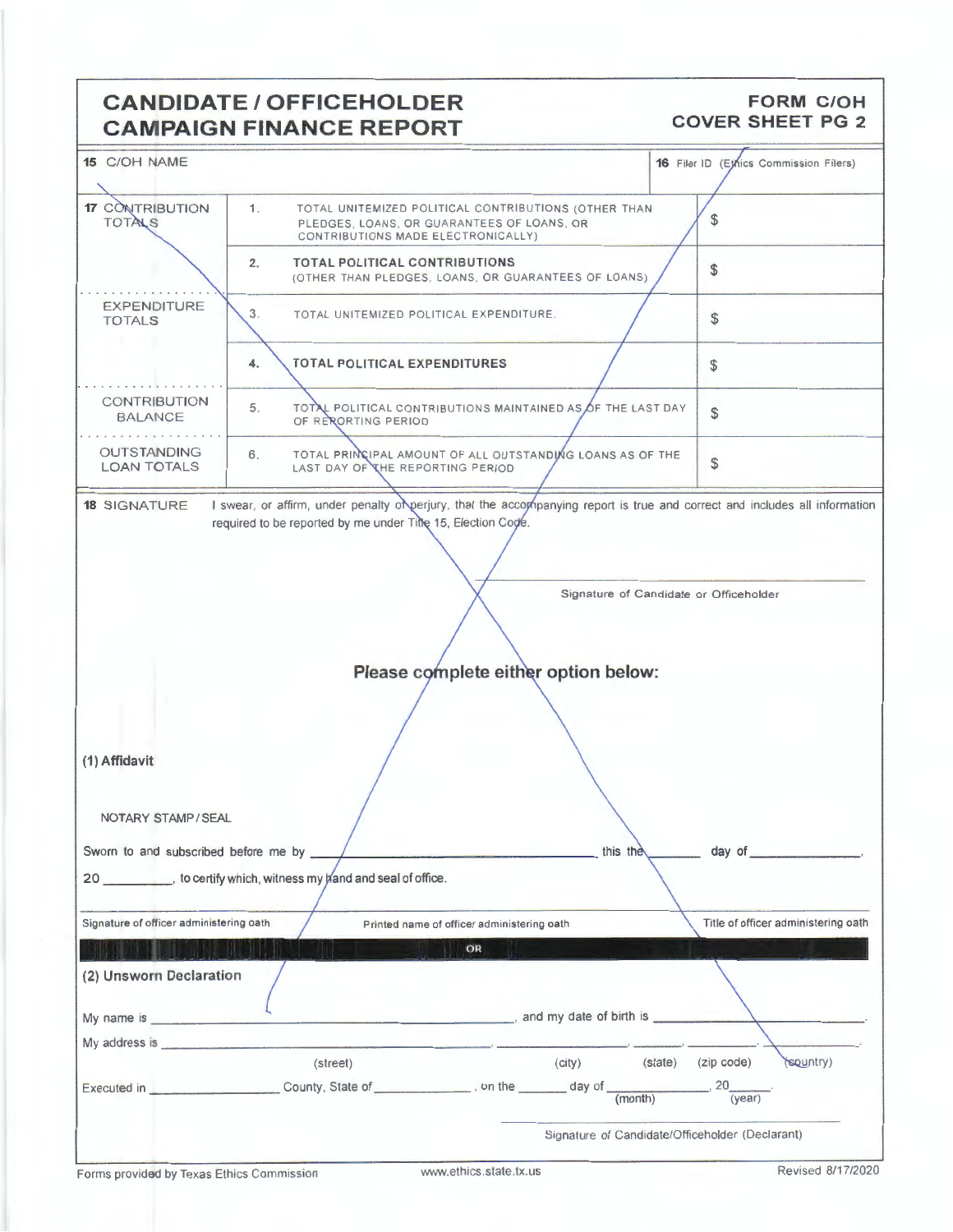### **CANDIDATE/ OFFICEHOLDER CAMPAIGN FINANCE REPORT**

### **FORM C/OH C OVER SHEET PG 2**

| 15 C/OH NAME                             |                                                                                                                                                                                             | <b>16</b> Filer ID (Ethics Commission Filers) |
|------------------------------------------|---------------------------------------------------------------------------------------------------------------------------------------------------------------------------------------------|-----------------------------------------------|
|                                          | Maggie Hernandez Moreno                                                                                                                                                                     |                                               |
| <b>17 CONTRIBUTION</b><br><b>TOTALS</b>  | 1.<br>TOTAL UNITEMIZED POLITICAL CONTRIBUTIONS (OTHER THAN<br>PLEDGES, LOANS, OR GUARANTEES OF LOANS, OR<br>CONTRIBUTIONS MADE ELECTRONICALLY)                                              | \$<br>3,834.00                                |
|                                          | 2.<br><b>TOTAL POLITICAL CONTRIBUTIONS</b><br>(OTHER THAN PLEDGES, LOANS, OR GUARANTEES OF LOANS)                                                                                           | \$                                            |
| <b>EXPENDITURE</b><br><b>TOTALS</b>      | 3.<br>TOTAL UNITEMIZED POLITICAL EXPENDITURE.                                                                                                                                               | \$                                            |
|                                          | <b>TOTAL POLITICAL EXPENDITURES</b><br>4.                                                                                                                                                   | \$<br>1,290.34                                |
| <b>CONTRIBUTION</b><br><b>BALANCE</b>    | 5.<br>TOTAL POLITICAL CONTRIBUTIONS MAINTAINED AS OF THE LAST DAY<br>OF REPORTING PERIOD                                                                                                    | \$                                            |
| <b>OUTSTANDING</b><br><b>LOAN TOTALS</b> | 6.<br>TOTAL PRINCIPAL AMOUNT OF ALL OUTSTANDING LOANS AS OF THE<br>LAST DAY OF THE REPORTING PERIOD                                                                                         | \$<br>2,543.66                                |
| <b>18 SIGNATURE</b>                      | I swear, or affirm, under penalty of perjury, that the accompanying report is true and correct and includes all information<br>required to be reported by me under Title 15, Election Code. |                                               |
|                                          |                                                                                                                                                                                             |                                               |
|                                          | Magni P. Mneno                                                                                                                                                                              |                                               |
|                                          |                                                                                                                                                                                             |                                               |
|                                          |                                                                                                                                                                                             |                                               |
|                                          |                                                                                                                                                                                             |                                               |
|                                          |                                                                                                                                                                                             |                                               |
|                                          |                                                                                                                                                                                             |                                               |
|                                          | Please complete either option below:                                                                                                                                                        |                                               |
|                                          |                                                                                                                                                                                             |                                               |
|                                          |                                                                                                                                                                                             |                                               |
| (1) Affida                               | <b>JANIE FLORES</b><br>Notary Public, State of Texas<br>Comm. Expires 03-14-2022<br>Notary ID 3260018                                                                                       |                                               |
|                                          |                                                                                                                                                                                             |                                               |
| NOTARY STAMP/SEAL                        | Ħ<br>38 F.<br>$\sim$ $\sim$ $\sim$ $\sim$                                                                                                                                                   | $\mu$                                         |
|                                          | H. Moreno<br>Sworn to and subscribed before me by <b>Wagnie</b><br>this the $-$                                                                                                             | Jakuar<br>day of                              |
| 20                                       | to certify which, witness my hand and seal of office.                                                                                                                                       |                                               |
| $M_{J}$                                  | $3$ nie<br>Der<br>res                                                                                                                                                                       |                                               |
| Signature of officer administering oath  | Printed name of officer administering oath                                                                                                                                                  | Title of officer administering oath           |
|                                          | OR                                                                                                                                                                                          |                                               |
| (2) Unsworn Declaration                  |                                                                                                                                                                                             |                                               |
|                                          |                                                                                                                                                                                             |                                               |
|                                          |                                                                                                                                                                                             |                                               |
|                                          |                                                                                                                                                                                             |                                               |
|                                          |                                                                                                                                                                                             |                                               |
|                                          | (street)<br>(city)<br>(state)                                                                                                                                                               | $(zip \; code)$<br>(country)                  |
|                                          | Executed in __________________________County, State of _______________. on the ________ day of ____<br>(month)                                                                              | ., 20<br>(year)                               |
|                                          |                                                                                                                                                                                             |                                               |
|                                          | Signature of Candidate/Officeholder (Declarant)                                                                                                                                             |                                               |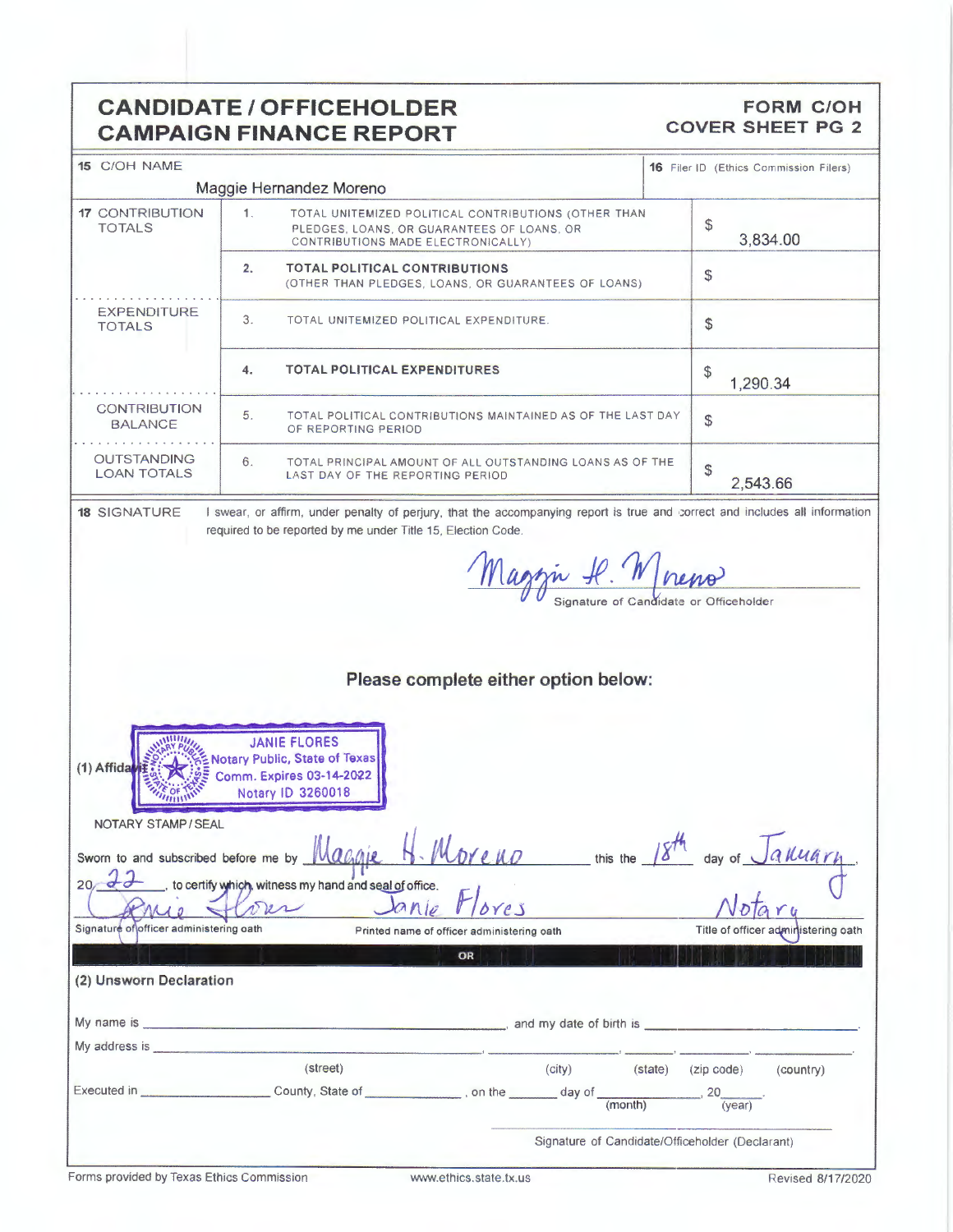### SUBTOTALS - C/OH **FORM C/OH**

## **COVER SHEET PG 3**

|     | 19 FILER NAME        | Maggie Hernandez Moreno                                                                      | 20 Filer ID (Ethics Commission Filers) |                                  |
|-----|----------------------|----------------------------------------------------------------------------------------------|----------------------------------------|----------------------------------|
|     |                      | 21 SCHEDULE SUBTOTALS<br>NAME OF SCHEDULE                                                    |                                        | <b>SUBTOTAL</b><br><b>AMOUNT</b> |
| 1.  | $\checkmark$         | SCHEDULE A1: MONETARY POLITICAL CONTRIBUTIONS                                                |                                        | 25.50<br>\$                      |
| 2.  | $\blacktriangledown$ | SCHEDULE A2: NON-MONETARY (IN-KIND) POLITICAL CONTRIBUTIONS                                  |                                        | 250.00<br>\$                     |
| 3.  |                      | SCHEDULE B: PLEDGED CONTRIBUTIONS                                                            |                                        | \$                               |
| 4.  |                      | <b>SCHEDULE E: LOANS</b>                                                                     |                                        | \$                               |
| 5.  | $\vee$               | SCHEDULE F1: POLITICAL EXPENDITURES MADE FROM POLITICAL CONTRIBUTIONS                        |                                        | 1290.34<br>\$                    |
| 6.  |                      | SCHEDULE F2: UNPAID INCURRED OBLIGATIONS                                                     |                                        | \$                               |
| 7.  |                      | SCHEDULE F3: PURCHASE OF INVESTMENTS MADE FROM POLITICAL CONTRIBUTIONS                       |                                        | \$                               |
| 8.  |                      | SCHEDULE F4: EXPENDITURES MADE BY CREDIT CARD                                                |                                        | S                                |
| 9.  |                      | SCHEDULE G: POLITICAL EXPENDITURES MADE FROM PERSONAL FUNDS                                  |                                        | S                                |
| 10. |                      | SCHEDULE H: PAYMENT MADE FROM POLITICAL CONTRIBUTIONS TO A BUSINESS OF C/OH                  |                                        | \$                               |
| 11. |                      | SCHEDULE 1: NON-POLITICAL EXPENDITURES MADE FROM POLITICAL CONTRIBUTIONS                     |                                        | \$                               |
| 12. |                      | SCHEDULE K: INTEREST, CREDITS, GAINS, REFUNDS, AND CONTRIBUTIONS RETURNED<br><b>TO FILER</b> |                                        | s.                               |
|     |                      |                                                                                              |                                        |                                  |
|     |                      |                                                                                              |                                        |                                  |
|     |                      |                                                                                              |                                        |                                  |
|     |                      |                                                                                              |                                        |                                  |
|     |                      |                                                                                              |                                        |                                  |
|     |                      |                                                                                              |                                        |                                  |
|     |                      |                                                                                              |                                        |                                  |
|     |                      |                                                                                              |                                        |                                  |
|     |                      |                                                                                              |                                        |                                  |
|     |                      |                                                                                              |                                        |                                  |
|     |                      |                                                                                              |                                        |                                  |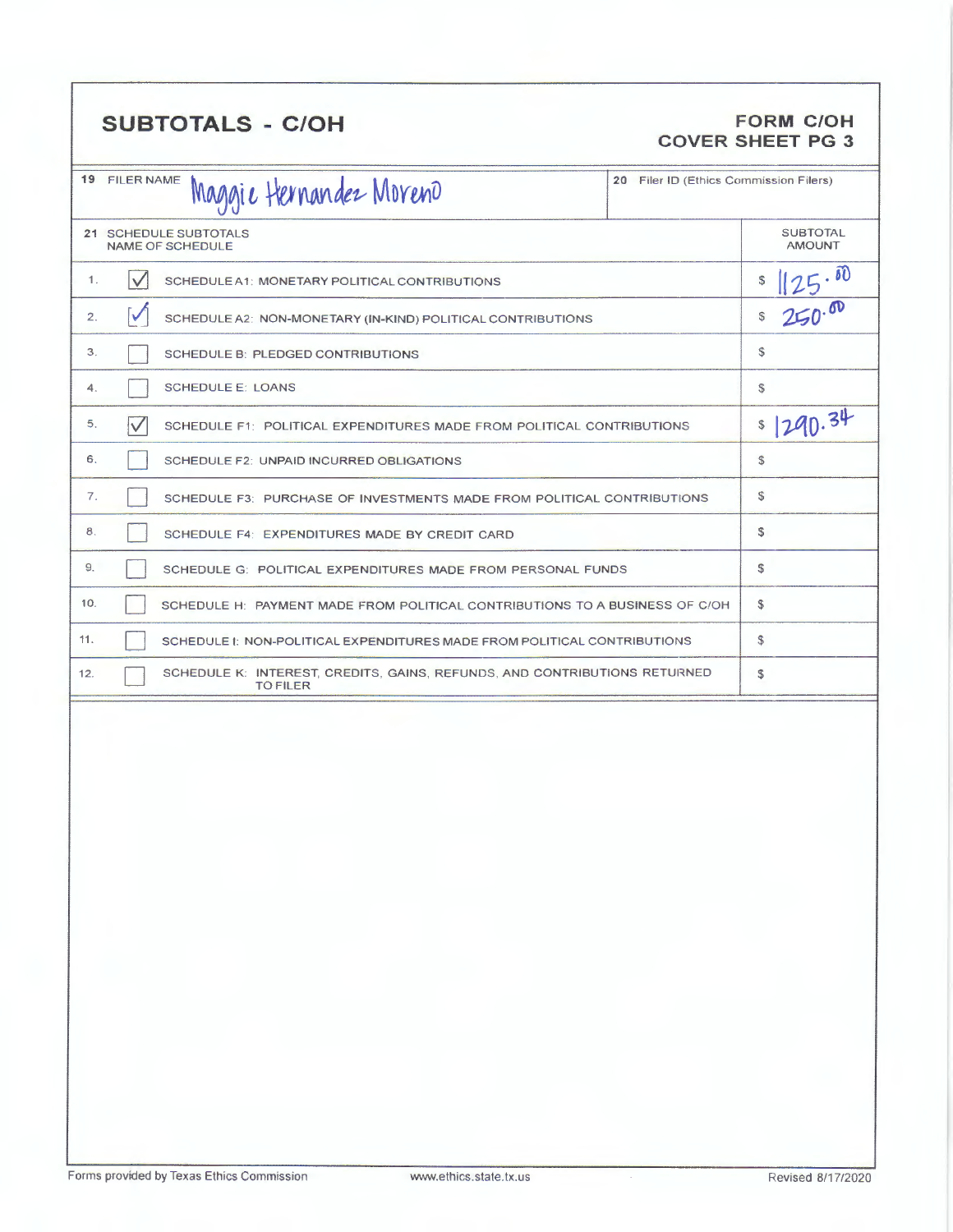|           | The Instruction Guide explains how to complete this form. |                                               | 1 Total pages Schedule At<br>$\overline{2}$ |
|-----------|-----------------------------------------------------------|-----------------------------------------------|---------------------------------------------|
|           | 2 FILER NAME Maggie Hernandez Moreno                      |                                               | 3 Filer ID (Ethics Commission Filers)       |
| Date<br>4 | 5 Full name of contributor                                | $\Box$ out-of-state PAC (ID# $\Box$ )         | 7 Amount of contribution (\$)               |
| 11/17/21  | Chevo Pastrano Jr                                         |                                               | \$150.00                                    |
|           | 6 Contributor address;<br>City;                           | Zip Code<br>State;                            |                                             |
|           | 2676 Post Rd Unit D                                       | San Marcos, TX 78666                          |                                             |
|           | Principal occupation / Job title (See Instructions)       | Employer (See Instructions)<br>$\overline{9}$ |                                             |
|           | Attorney                                                  | Self                                          |                                             |
| Date      | Full name of contributor                                  | out-of-state PAC (ID#: 1999)                  | Amount of contribution (\$)                 |
|           |                                                           |                                               |                                             |
| 11/17/21  | Ginna Galbraith Pastrano<br>Contributor address;<br>City; | State; Zip Code                               | \$150.00                                    |
|           |                                                           |                                               |                                             |
|           | 2676 Post Rd Unit D                                       | San Marcos, TX 78666                          |                                             |
|           | Principal occupation / Job title (See Instructions)       | Employer (See Instructions)                   |                                             |
|           | Attorney                                                  | Self                                          |                                             |
| Date      | Full name of contributor                                  |                                               | Amount of contribution (\$)                 |
| 11/17/21  |                                                           | Gino F. Pastrano<br>\$75.00                   |                                             |
|           | Contributor address;<br>City;                             | State: Zip Code                               |                                             |
|           | 2676 Post Rd Unit D                                       | San Marcos, TX 78666                          |                                             |
|           | Principal occupation / Job title (See Instructions)       | <b>Employer (See Instructions)</b>            |                                             |
|           | N/A                                                       |                                               |                                             |
| Date      | Full name of contributor                                  |                                               |                                             |
|           |                                                           | out-of-state PAC (ID#:                        | Amount of contribution (\$)                 |
| 11/5/2021 | <b>Lizbeth Dobbins</b><br>Contributor address;<br>City;   | State; Zip Code                               | \$200.00                                    |
|           |                                                           |                                               |                                             |
|           | P.O. Box 1254<br>San Marcos, TX                           | 78666                                         |                                             |
|           | Principal occupation / Job title (See Instructions)       | <b>Employer (See Instructions)</b>            |                                             |
|           | <b>Retired</b>                                            |                                               |                                             |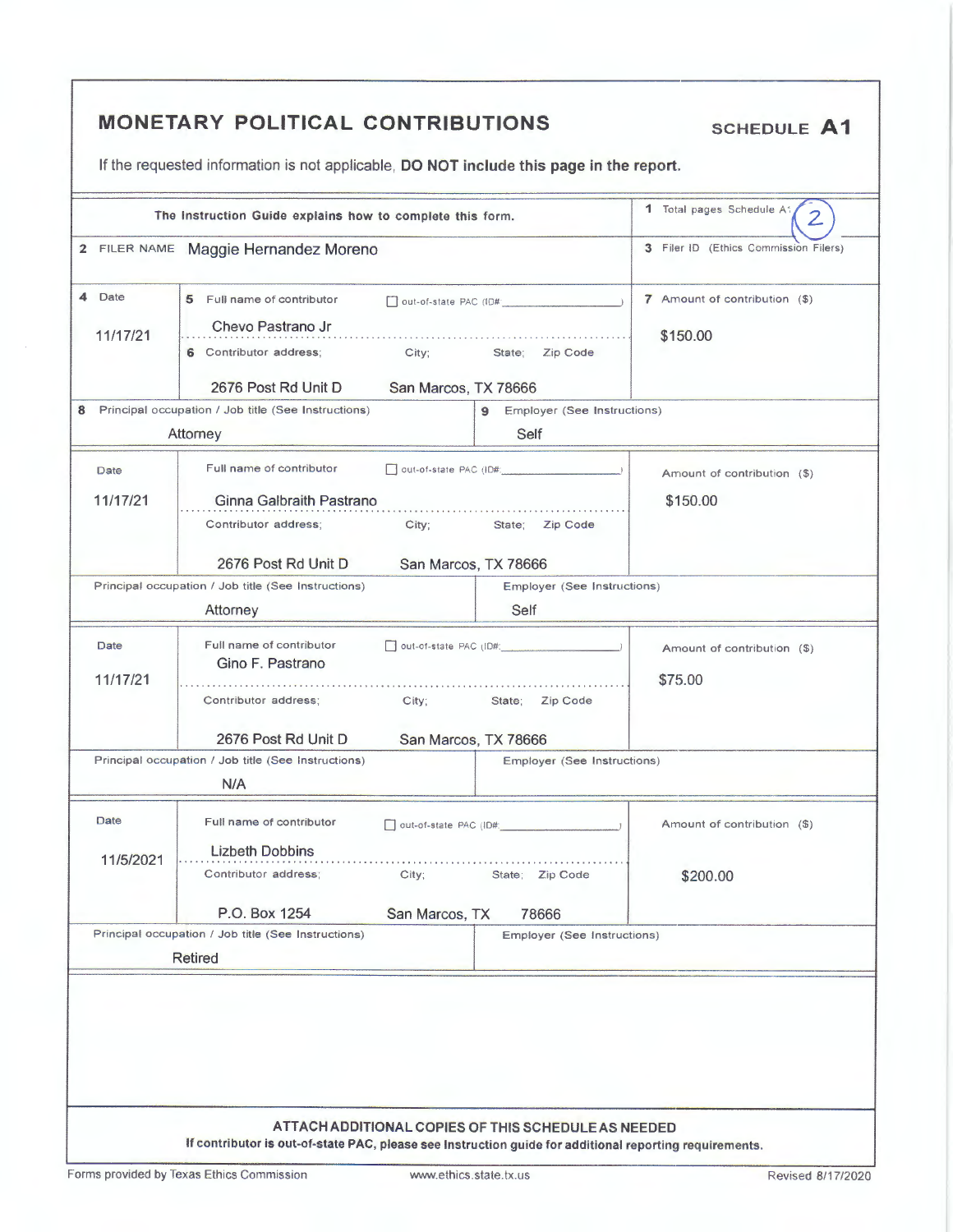|                       | The Instruction Guide explains how to complete this form.                                                                                                    |                                                                                | 1 Total pages Schedule A1/                |
|-----------------------|--------------------------------------------------------------------------------------------------------------------------------------------------------------|--------------------------------------------------------------------------------|-------------------------------------------|
|                       | 2 FILER NAME Maggie Hernandez Moreno                                                                                                                         |                                                                                | 3 Filer ID (Ethics Commission Filers)     |
| 4<br>Date<br>11/15/21 | 5 Full name of contributor<br><b>Barry James</b><br>6 Contributor address; City;                                                                             | out-of-state PAC (ID#<br>State; Zip Code                                       | 7 Amount of contribution (\$)<br>\$250.00 |
|                       | P.O. Box<br>San Marcos, TX 78666                                                                                                                             |                                                                                |                                           |
|                       | 8 Principal occupation / Job title (See Instructions)<br>Retired                                                                                             | 9 Employer (See Instructions)<br>Self                                          |                                           |
| Date                  | Full name of contributor<br>Britney Richey<br>Contributor address; City; State; Zip Code<br>P.O. Box 1533 San Maroos, Tx 78666                               |                                                                                | Amount of contribution (\$)<br>\$100.00   |
|                       | Principal occupation / Job title (See Instructions)<br>Treaswer                                                                                              | Employer (See Instructions)<br>Havs County                                     |                                           |
| Date<br>11/20/21      | Full name of contributor<br>rebbie haalsbe<br>Contributor address:<br>Bastnop Huy San Maras, Tx 18666<br>Principal occupation / Job title (See Instructions) | out-of-state PAC (ID#:<br>City; State; Zip Code<br>Employer (See Instructions) | Amount of contribution (\$)<br>#200.00    |
|                       |                                                                                                                                                              |                                                                                |                                           |
| Date                  | Full name of contributor<br>Contributor address;<br>City;                                                                                                    | out-of-state PAC (ID#:<br>State; Zip Code                                      | Amount of contribution (\$)               |
|                       | Principal occupation / Job title (See Instructions)                                                                                                          | Employer (See Instructions)                                                    |                                           |
|                       |                                                                                                                                                              |                                                                                |                                           |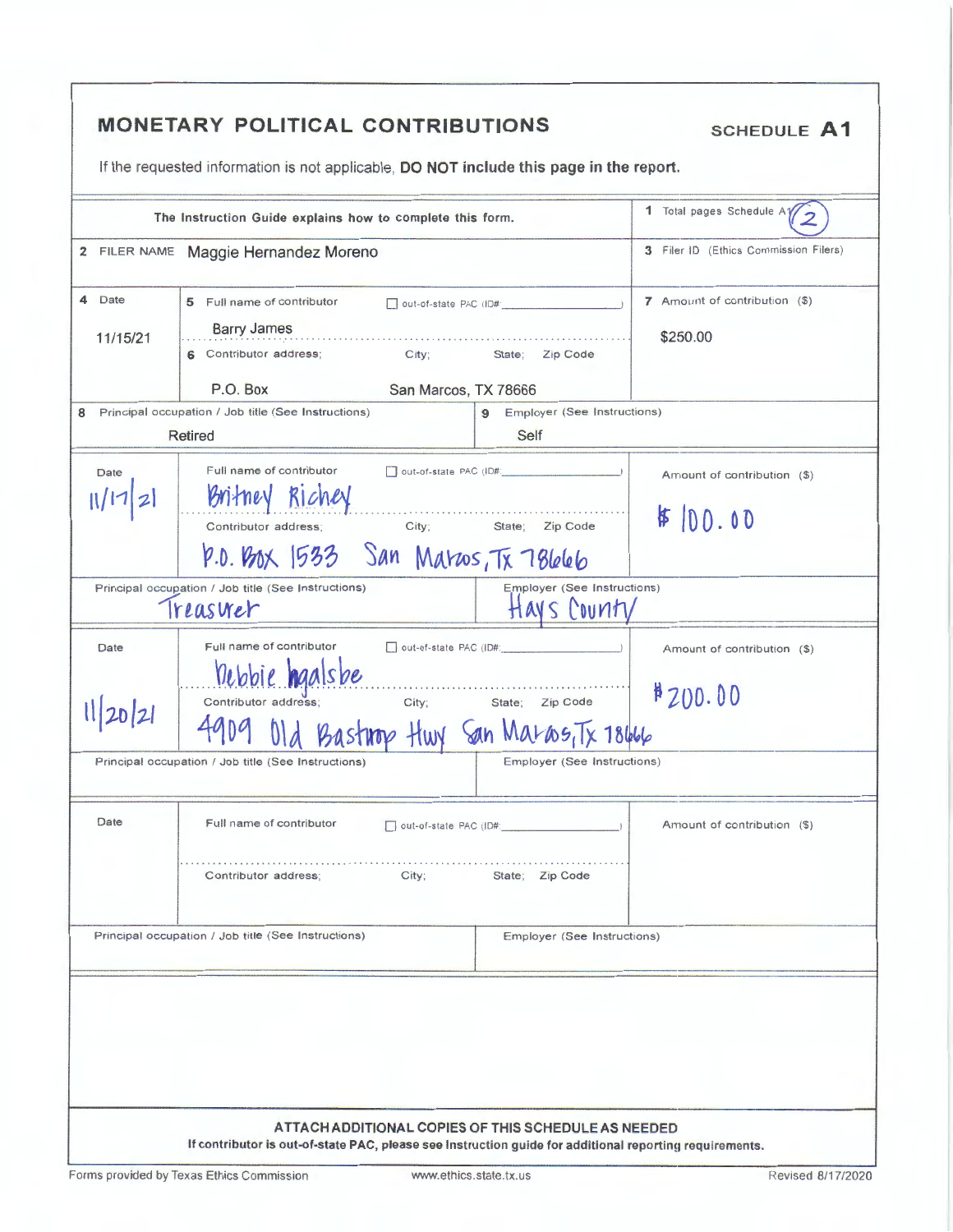### **NON-MONETARY (IN-KIND) POLITICAL CONTRIBUTIONS** SCHEDULE **A2**

If the requested information is not applicable, **DO NOT include this page in the report.** 

| The Instruction Guide explains how to complete this form.                                                                                 | 1 Total pages Schedule A2:                                                                                                                                     |  |
|-------------------------------------------------------------------------------------------------------------------------------------------|----------------------------------------------------------------------------------------------------------------------------------------------------------------|--|
| 2 FILER NAME                                                                                                                              | 3 Filer ID (Ethics Commission Filers)                                                                                                                          |  |
| Maggie Moreno                                                                                                                             |                                                                                                                                                                |  |
| 4 TOTAL OF UNITEMIZED IN-KIND POLITICAL CONTRIBUTIONS                                                                                     | \$<br>\$70.00                                                                                                                                                  |  |
| 6 Full name of contributor<br>out-of-state PAC (ID#:<br>5 Date                                                                            | 8 Amount of<br>9 In-kind contribution<br>Contribution S<br>description                                                                                         |  |
| Rosalinda Hernandez<br>11/18/21                                                                                                           | Donated food for                                                                                                                                               |  |
| 7 Contributor address;<br>City;                                                                                                           | fundraiser<br>Zip Code<br>State:                                                                                                                               |  |
| 705 Stolte Acres<br>Marion, TX 78124                                                                                                      | Check if travel outside of Texas. Complete Schedule T.                                                                                                         |  |
| <b>10</b> Principal occupation / Job title (FOR NON-JUDICIAL) (See Instructions)                                                          | 11 Employer (FOR NON-JUDICIAL) (See Instructions)                                                                                                              |  |
| 12 Contributor's principal occupation (FOR JUDICIAL)<br>Retired                                                                           | 13 Contributor's job title (FOR JUDICIAL) (See Instructions)                                                                                                   |  |
| 14 Contributor's employer/law firm (FOR JUDICIAL)                                                                                         | 15 Law firm of contributor's spouse (if any) (FOR JUDICIAL)                                                                                                    |  |
| 16 If contributor is a child, law firm of parent(s) (if any) (FOR JUDICIAL)                                                               |                                                                                                                                                                |  |
| out-of-state PAC (ID#<br>Full name of contributor<br>Date                                                                                 | Amount of<br>In-kind contribution                                                                                                                              |  |
| 11/18/21<br>Diana Sultenfuss                                                                                                              | Contribution \$<br>description<br>\$80.00<br>Donated food for                                                                                                  |  |
| City;<br>Contributor address;                                                                                                             | fundraiser<br>Zip Code<br>State;                                                                                                                               |  |
| 705 Stolte Acres<br>Marion, TX 78124                                                                                                      | Check if travel outside of Texas. Complete Schedule T.                                                                                                         |  |
| Principal occupation / Job title (FOR NON-JUDICIAL) (See Instructions)                                                                    | Employer (FOR NON-JUDICIAL) (See Instructions)                                                                                                                 |  |
| Contributor's principal occupation (FOR JUDICIAL)<br>Contributor's job title (FOR JUDICIAL) (See Instructions)<br><b>School Principal</b> |                                                                                                                                                                |  |
| Contributor's employer/law firm (FOR JUDICIAL)                                                                                            | Law firm of contributor's spouse (if any) (FOR JUDICIAL)                                                                                                       |  |
| San Antonio I.S.D.                                                                                                                        |                                                                                                                                                                |  |
| If contributor is a child, law firm of parent(s) (if any) (FOR JUDICIAL)                                                                  |                                                                                                                                                                |  |
|                                                                                                                                           |                                                                                                                                                                |  |
|                                                                                                                                           |                                                                                                                                                                |  |
|                                                                                                                                           |                                                                                                                                                                |  |
|                                                                                                                                           |                                                                                                                                                                |  |
|                                                                                                                                           |                                                                                                                                                                |  |
|                                                                                                                                           |                                                                                                                                                                |  |
|                                                                                                                                           |                                                                                                                                                                |  |
|                                                                                                                                           |                                                                                                                                                                |  |
|                                                                                                                                           |                                                                                                                                                                |  |
|                                                                                                                                           | ATTACH ADDITIONAL COPIES OF THIS SCHEDULE AS NEEDED<br>If contributor is out-of-state PAC, please see Instruction guide for additional reporting requirements. |  |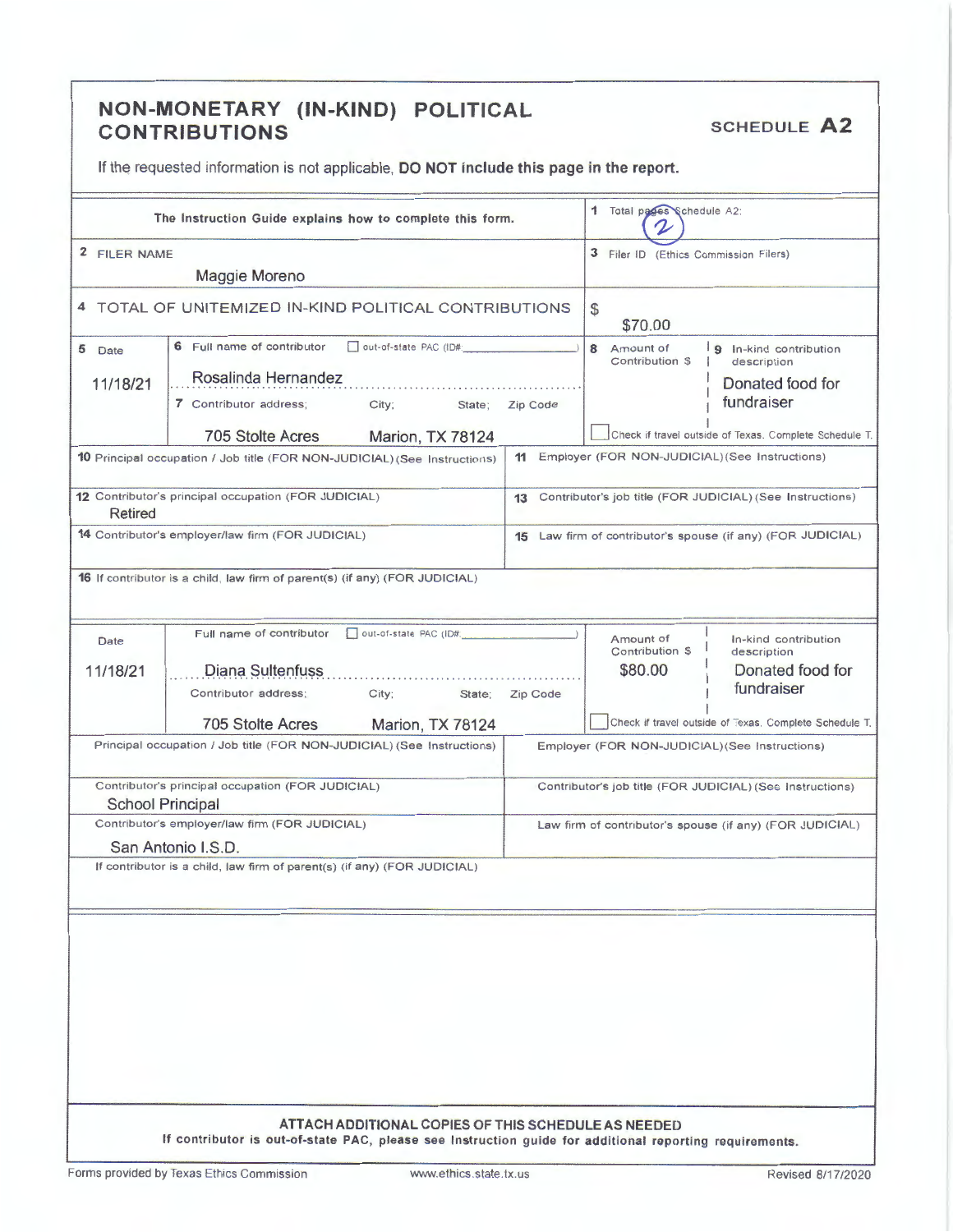### NON-MONETARY (IN-KIND) POLITICAL **CONTRIBUTIONS**

**SCHEDULE A2** 

If the requested information is not applicable, DO NOT include this page in the report.

|                                                   | The Instruction Guide explains how to complete this form.                                               |                                       | 1 Total pages Schedule A2:                               |                                                              |
|---------------------------------------------------|---------------------------------------------------------------------------------------------------------|---------------------------------------|----------------------------------------------------------|--------------------------------------------------------------|
| 2 FILER NAME                                      |                                                                                                         | 3 Filer ID (Ethics Commission Filers) |                                                          |                                                              |
| Maggie Moreno                                     |                                                                                                         |                                       |                                                          |                                                              |
|                                                   | 4 TOTAL OF UNITEMIZED IN-KIND POLITICAL CONTRIBUTIONS                                                   |                                       | \$<br>\$100.00                                           |                                                              |
| 5 Date                                            | out-of-state PAC (ID#.<br>6 Full name of contributor                                                    |                                       | 8 Amount of                                              | 9 In-kind contribution                                       |
|                                                   | Barbara Saucedo<br>11/20/21<br>City; State; Zip Code<br>7 Contributor address;                          |                                       | Contribution S                                           | description<br>Donated drinks for                            |
|                                                   |                                                                                                         |                                       |                                                          | fundraiser                                                   |
|                                                   |                                                                                                         |                                       |                                                          |                                                              |
|                                                   |                                                                                                         |                                       |                                                          | Check if travel outside of Texas. Complete Schedule T.       |
|                                                   | 10 Principal occupation / Job title (FOR NON-JUDICIAL) (See Instructions)                               |                                       |                                                          | 11 Employer (FOR NON-JUDICIAL) (See Instructions)            |
|                                                   | 12 Contributor's principal occupation (FOR JUDICIAL)                                                    |                                       | School liason                                            | 13 Contributor's job title (FOR JUDICIAL) (See Instructions) |
|                                                   | School employee<br>14 Contributor's employer/law firm (FOR JUDICIAL)                                    |                                       |                                                          | 15 Law firm of contributor's spouse (if any) (FOR JUDICIAL)  |
| <b>S.M.C.I.S.D.</b>                               |                                                                                                         |                                       |                                                          |                                                              |
|                                                   | 16 If contributor is a child, law firm of parent(s) (if any) (FOR JUDICIAL)                             |                                       |                                                          |                                                              |
|                                                   |                                                                                                         |                                       |                                                          |                                                              |
| Date                                              | Out-of-state PAC (ID#.<br>Full name of contributor                                                      |                                       | Amount of<br>Contribution \$                             | In-kind contribution<br>description                          |
|                                                   | City;<br>State:<br>Contributor address;                                                                 | Zip Code                              |                                                          | Check if travel outside of Texas, Complete Schedule T.       |
|                                                   | Principal occupation / Job title (FOR NON-JUDICIAL) (See Instructions)                                  |                                       |                                                          | Employer (FOR NON-JUDICIAL) (See Instructions)               |
| Contributor's principal occupation (FOR JUDICIAL) |                                                                                                         |                                       |                                                          | Contributor's job title (FOR JUDICIAL) (See Instructions)    |
| Contributor's employer/law firm (FOR JUDICIAL)    |                                                                                                         |                                       | Law firm of contributor's spouse (if any) (FOR JUDICIAL) |                                                              |
|                                                   | If contributor is a child, law firm of parent(s) (if any) (FOR JUDICIAL)                                |                                       |                                                          |                                                              |
|                                                   |                                                                                                         |                                       |                                                          |                                                              |
|                                                   |                                                                                                         |                                       |                                                          |                                                              |
|                                                   |                                                                                                         |                                       |                                                          |                                                              |
|                                                   |                                                                                                         |                                       |                                                          |                                                              |
|                                                   |                                                                                                         |                                       |                                                          |                                                              |
|                                                   |                                                                                                         |                                       |                                                          |                                                              |
|                                                   |                                                                                                         |                                       |                                                          |                                                              |
|                                                   |                                                                                                         |                                       |                                                          |                                                              |
|                                                   |                                                                                                         |                                       |                                                          |                                                              |
|                                                   | ATTACH ADDITIONAL COPIES OF THIS SCHEDULE AS NEEDED                                                     |                                       |                                                          |                                                              |
|                                                   | If contributor is out-of-state PAC, please see Instruction guide for additional reporting requirements. |                                       |                                                          |                                                              |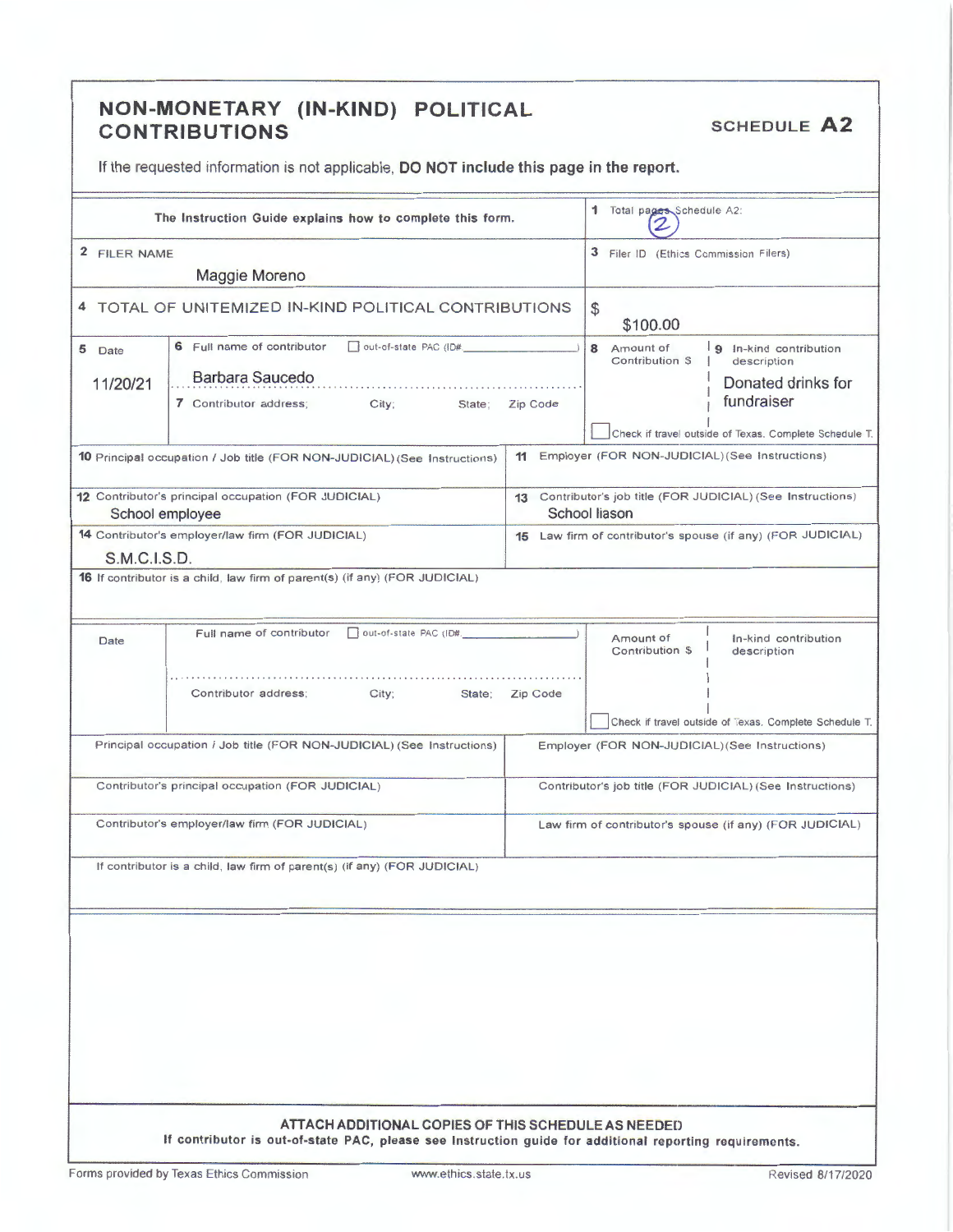# **POLITICAL EXPENDITURES MADE<br>FROM POLITICAL CONTRIBUTIONS SCHEDULE F1**

If the requested information is not applicable, **DO NOT include this page in the report.** 

#### **EXPENDITURE CATEGORIES FOR BOX 8(a)**

| Advertising Expense<br>Accounting/Banking<br><b>Consulting Expense</b><br>Contributions/Donations Made By<br>Candidate/Officeholder/Political Committee<br>Credit Card Payment | <b>Event Expense</b><br>Fees<br>Food/Beverage Expense<br>Gift/Awards/Memorials Expense<br><b>Legal Services</b>    | Loan Repayment/Reimbursement<br>Office Overhead/Rental Expense<br>Polling Expense<br>Printing Expense<br>Salaries/Wages/Contract Labor<br>The Instruction Guide explains how to complete this form. | Solicitation/Fundraising Expense<br>Transportation Equipment & Related Expense<br><b>Travel In District</b><br><b>Travel Out Of District</b><br>Other (enter a category not listed above) |  |
|--------------------------------------------------------------------------------------------------------------------------------------------------------------------------------|--------------------------------------------------------------------------------------------------------------------|-----------------------------------------------------------------------------------------------------------------------------------------------------------------------------------------------------|-------------------------------------------------------------------------------------------------------------------------------------------------------------------------------------------|--|
| 1 Total pages Schedule F1:                                                                                                                                                     | 2 FILER NAME<br>Maggie Hernandez Moreno                                                                            |                                                                                                                                                                                                     | 3 Filer ID (Ethics Commission Filers)                                                                                                                                                     |  |
| 4 Date                                                                                                                                                                         | 5 Payee name                                                                                                       |                                                                                                                                                                                                     |                                                                                                                                                                                           |  |
| 11/22/21                                                                                                                                                                       | <b>Hays County Democratic Party</b>                                                                                |                                                                                                                                                                                                     |                                                                                                                                                                                           |  |
| $6$ Amount $(9)$                                                                                                                                                               | 7 Payee address;                                                                                                   | City:                                                                                                                                                                                               | State;<br>Zip Code                                                                                                                                                                        |  |
|                                                                                                                                                                                | 251 W. San Antonio St                                                                                              |                                                                                                                                                                                                     | San Marcos, TX 78666                                                                                                                                                                      |  |
| \$375.00                                                                                                                                                                       |                                                                                                                    |                                                                                                                                                                                                     |                                                                                                                                                                                           |  |
| 8<br><b>PURPOSE</b><br>OF<br><b>EXPENDITURE</b>                                                                                                                                | (b) Description<br>(a) Category (See Categories listed at the top of this schedule)<br>Other<br><b>Filing Fees</b> |                                                                                                                                                                                                     |                                                                                                                                                                                           |  |
|                                                                                                                                                                                | (c)<br>Check if travel outside of Texas. Complete Schedule T.                                                      |                                                                                                                                                                                                     | Check if Austin, TX, officeholder living expense                                                                                                                                          |  |
| 9 Complete ONLY if direct<br>expenditure to benefit C/OH                                                                                                                       | Candidate / Officeholder name                                                                                      | Office sought                                                                                                                                                                                       | Office held                                                                                                                                                                               |  |
| Date                                                                                                                                                                           | Payee name                                                                                                         |                                                                                                                                                                                                     |                                                                                                                                                                                           |  |
| 11/22/21                                                                                                                                                                       | <b>Granzin's Meat Market</b>                                                                                       |                                                                                                                                                                                                     |                                                                                                                                                                                           |  |
| Amount (\$)                                                                                                                                                                    | Payee address;                                                                                                     | City;                                                                                                                                                                                               | State;<br>Zip Code                                                                                                                                                                        |  |
| \$544.60                                                                                                                                                                       | 1644 McQueeny Rd                                                                                                   | New Braunfels, TX 78130                                                                                                                                                                             |                                                                                                                                                                                           |  |
| <b>PURPOSE</b>                                                                                                                                                                 | Category (See Categories listed at the top of this schedule)                                                       | Description                                                                                                                                                                                         |                                                                                                                                                                                           |  |
| OF<br><b>EXPENDITURE</b>                                                                                                                                                       | <b>Event Expense</b>                                                                                               | Food for fundraiser                                                                                                                                                                                 |                                                                                                                                                                                           |  |
|                                                                                                                                                                                | Check if travel outside of Texas. Complete Schedule T.                                                             |                                                                                                                                                                                                     | Check if Austin, TX, officeholder living expense                                                                                                                                          |  |
| Complete ONLY if direct<br>expenditure to benefit C/OH                                                                                                                         | Candidate / Officeholder name                                                                                      | Office sought                                                                                                                                                                                       | Office held                                                                                                                                                                               |  |
| Date                                                                                                                                                                           | Payee name                                                                                                         |                                                                                                                                                                                                     |                                                                                                                                                                                           |  |
| 11/22/21                                                                                                                                                                       | Sam's Club                                                                                                         |                                                                                                                                                                                                     |                                                                                                                                                                                           |  |
| Amount (S)                                                                                                                                                                     | Payee address:                                                                                                     | City;                                                                                                                                                                                               | Zip Code<br>State;                                                                                                                                                                        |  |
| \$64.09                                                                                                                                                                        | 1350 Leah Ave                                                                                                      | <b>San Marcos</b>                                                                                                                                                                                   | <b>TX</b><br>78666                                                                                                                                                                        |  |
| <b>PURPOSE</b><br>OF                                                                                                                                                           | Category (See Categories listed at the top of this schedule)                                                       | Description                                                                                                                                                                                         |                                                                                                                                                                                           |  |
| <b>EXPENDITURE</b>                                                                                                                                                             | <b>Event Expense</b>                                                                                               | Food for fundraiser                                                                                                                                                                                 |                                                                                                                                                                                           |  |
|                                                                                                                                                                                | Check if travel outside of Texas, Complete Schedule T.                                                             |                                                                                                                                                                                                     | Check if Austin, TX, officeholder living expense                                                                                                                                          |  |
| Complete ONLY if direct<br>expenditure to benefit C/OH                                                                                                                         | Candidate / Officeholder name                                                                                      | Office sought                                                                                                                                                                                       | Office held                                                                                                                                                                               |  |
|                                                                                                                                                                                |                                                                                                                    | ATTACH ADDITIONAL COPIES OF THIS SCHEDULE AS NEEDED                                                                                                                                                 |                                                                                                                                                                                           |  |

Forms provided by Texas Ethics Commission www.ethics.state.tx.us Revised 8/17/2020